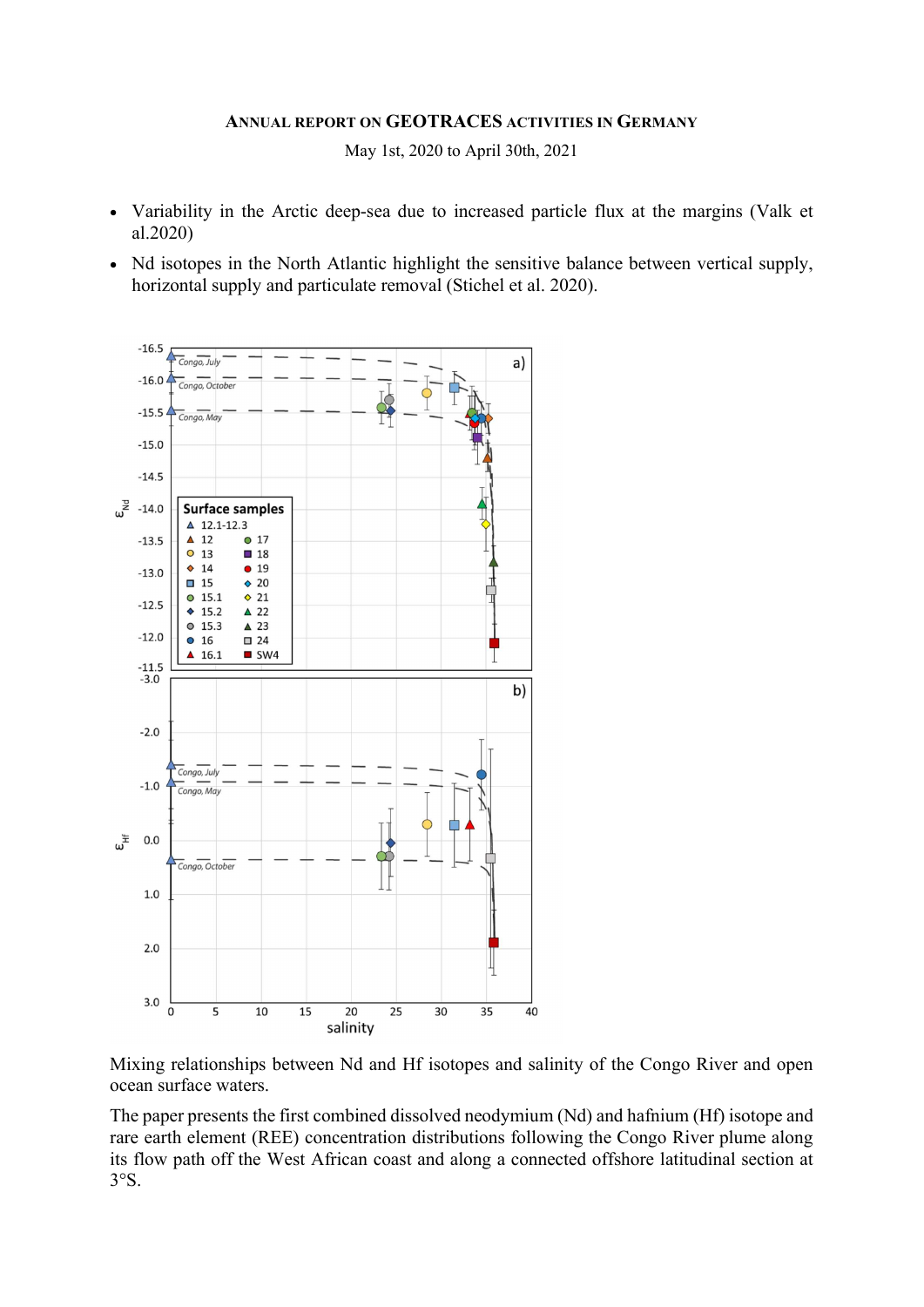Rahlf, P., Laukert, G., Hathorne, E.C., Vieira, L.H., and Frank, M. (2021) Dissolved neodymium and hafnium isotopes and rare earth elements in the Congo River Plume: Tracing and quantifying continental inputs into the southeast Atlantic. Geochimica et Cosmochimica Acta 294, 192-214.



Ten experiments were conducted through Drake Passage in the Southern Ocean to test for phytoplankton growth limitation by iron and/or manganese. Sites with a red label were found to be iron limited, whilst those with a blue label were found to be manganese limited; split redblue label indicates iron-manganese co-limitation, whilst the white label indicates no nutrient was limiting.

Iron limited sites were generally found nearer to continental shelves (grey contours), where the supply of both iron and manganese is elevated but removal of iron compared to manganese is faster. In contrast, in the central part of Drake Passage, deep waters upwell to the surface that have been isolated from micronutrients inputs for long periods and are highly depleted in manganese.

Browning, T. J., Achterberg, E. P., Engel, A., & Mawji, E. (2021). Manganese co-limitation of phytoplankton growth and major nutrient drawdown in the Southern Ocean. Nature Communications, 12(1), 884. https://doi.org/10.1038/s41467-021-21122-6

#### GEOTRACES or GEOTRACES relevant cruises

- Research cruise Amazon-GEOTRACES 2 to the Amazon estuarine region approved (supposed to take place in 2022, will be applied for as GEOTRACES process study) as a follow-up research cruise to M147 (Amazon-GEOTRACES, GApr11 in Apr.-May 2018)
- Approval of Polarstern GEOTRACES cruise (section status planned) to the Central Arctic Ocean for 2024 ("ArcWatch-2")
- Award of cruise RainbowPlume as part of German Corona Cruise Proposal Round. Cruise will be sailed in period September 2 to October 5, 2021 (RV Meteor) and will investigate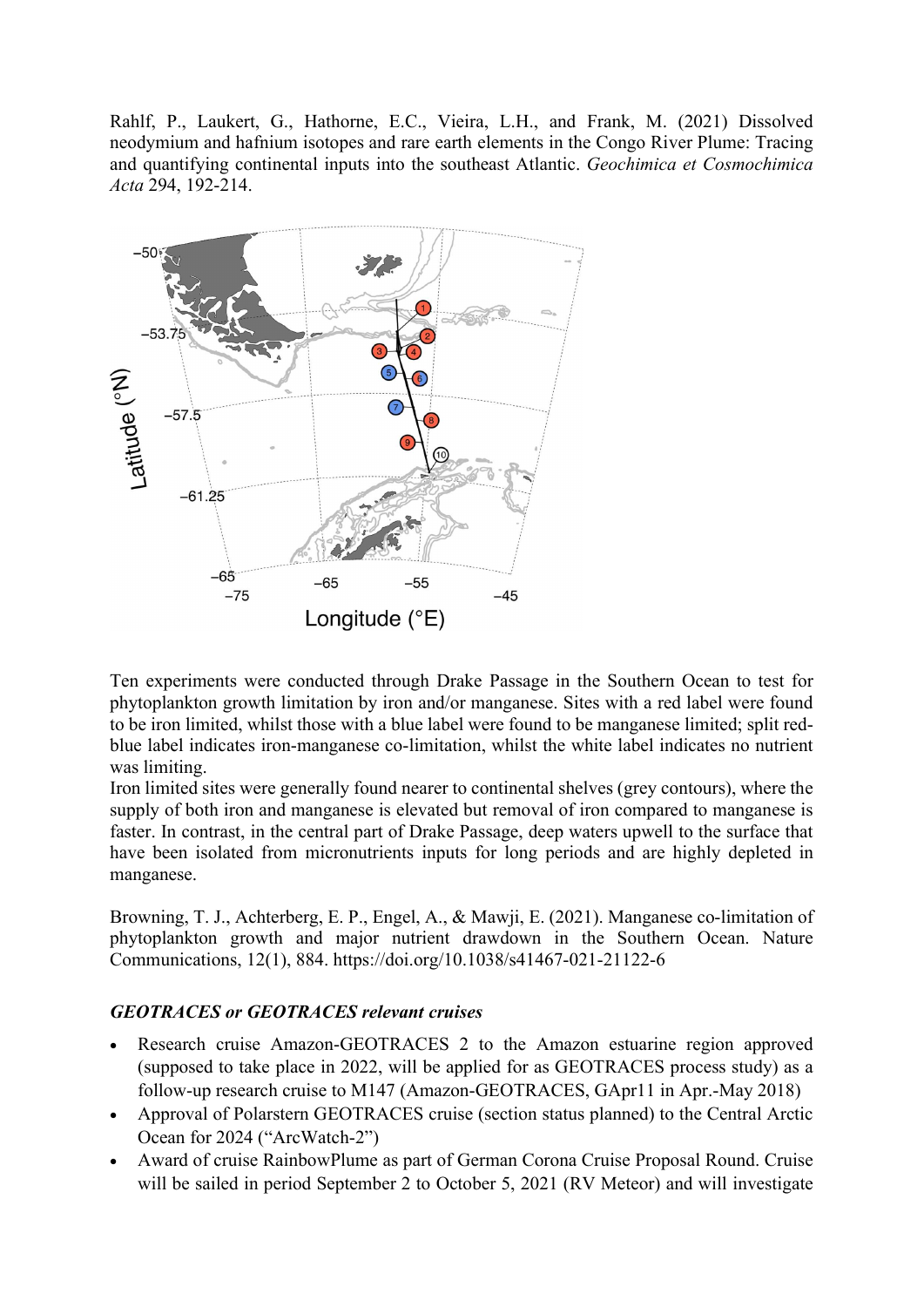plume geochemistry at Rainbow vent field (mid Atlantic Ridge). PIs Achterberg, Koschinsky, Browning, Frank. We will apply for GEOTRACES Process Study status.

 GP21 section cruise on FS Sonne in the South Pacific Ocean has been re-scheduled for February-April 2022 (Achterberg, Frank, Koschinsky).

# New projects and/or funding

- The successor cruise of M147 (GApr11, AMAZON-GEOTRACES) that took place in spring 2018 in the high-discharge period in the Amazon estuary and plume to study tracemetal DOM processes and fluxes was approved and is planned for the end of 2022 in the dry, low-discharge period, but is not yet scheduled. Cruise applicants are Andrea Koschinsky, Thorsten Dittmar, Martin Frank and Martha Gledhill. This second cruise will also be applied for as a GEOTRACES process study.
- Continued work on development of an improved submersible pump system for all ocean depths ("Seafeather 10k") of AWI with company Fielax GmbH (Project funding contribution of the German Ministry for economy).
- Funding from AWI Innovation fund for the development of a clean laser cutting device for filters and other sample aliquots ("Cleancut")
- Funding contribution from EGU for Geotraces summer school 2021 (had to be postponed and funding was returned)
- GEOTRACES-relevant sampling opportunities on an earlier Polarstern cruise (ArcWatch-1)
- DFG Funding for Jan Scholten (Kiel Uni), Eric Achterberg & Aaron Beck (GEOMAR) and Walter Geibert (AWI) for two postdocs to conduct Ra, Th and He isotope work on upcoming GEOTRACES cruise(s).

## GEOTRACES workshops and meetings organised

- M147 Amazon-GEOTRACES (process study GApr11) online workshop on the 27th November 2020 organized by Andrea Koschinsky, Jacobs University Bremen; with participants from several Brazilian universities, GEOMAR, University of Kiel, and University of Oldenburg. (13 early career researchers involved)
- Distribution and impacts of ocean nutrient limitation', ASLO Summer Meeting 2021 (T. Browning, E. Bertrand, A. Tagliabue, M. Moore)
- GEOTRACES S&I committee meetings were moved to an online format, happening twice a week since September 2020 in the virtual space.
- GEOTRACES summer School planned for summer 2021 had to be postponed to 2022 due to pandemic situation.
- Euromarine funded Foresight Workshop: BioGeoscapes in Europe. Date: 17th -19th Nov 2021.

Location: Institut Ruđer Bošković, Zagreb, Croatia and on-line

Aims: To capitalise on advances in trace element biogeochemistry, -omics disciplines and modelling approaches in marine science, the foundations of BioGeoSCAPES (a large-scale coordinated global microbial biogeochemistry program) are currently being laid at the international level.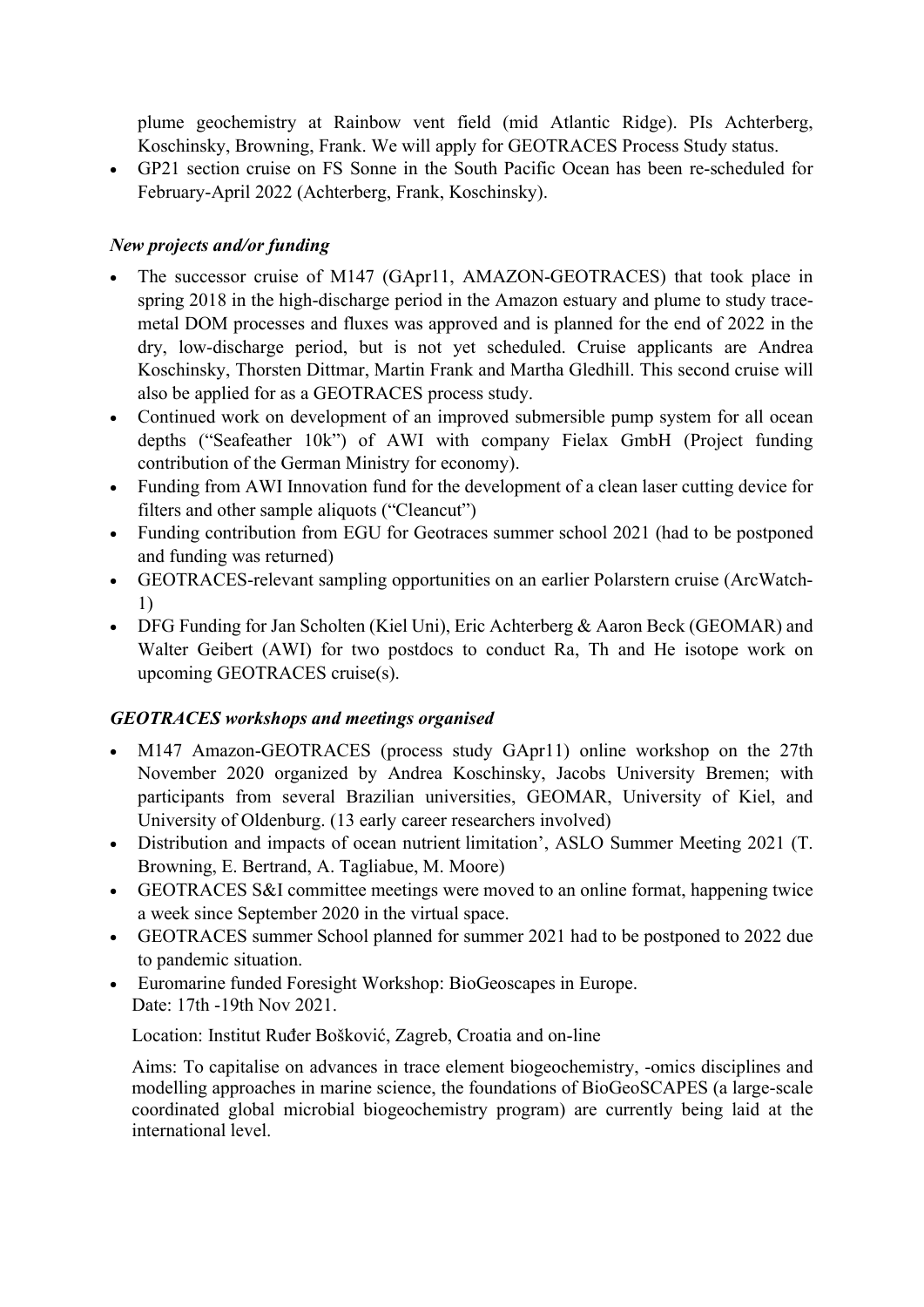The focus of this workshop will be to develop a community within Europe with an interest in the BioGeoSCAPES program and to develop ideas about how this program might be implemented across Europe:

The workshop will aim to combine assessment of the "State of the Art" with breakouts and discussions on the three following themes

-Trace element limitation, distribution, impact, significance

-Role of trace elements in microbial metabolisms

-Making complex interactions tractable

Spaces will be limited, but we do have some funding to support participants from ITC countries.

Please register your interest in attending the workshop by emailing: c.scape@geomar.de

## Outreach activities conducted

 Press release for Southern Ocean Mn limitation paper. https://www.geomar.de/en/news/article/neuer-faktor-im-kohlenstoffkreislauf-dessuedozeans-nachgewiesen

## Other GEOTRACES activities

- Intercalibration on dissolved V, Mo, U, Rb, Sr in seawater samples between Jacobs University Bremen and GEOMAR – in progress
- Sebastian Mieruch-Schnülle and Reiner Schlitzer from the Alfred Wegener Institute in Bremerhaven expanded the webODV online service for GEOTRACES and added the new "Data Exploration" tool that allows "ODV-like" interactive analysis and visualization of the GEOTRACES IDP data inside the users web browser. No data download or software installation are necessary. GEOTRACES webODV is available at https://geotraces.webodv.awi.de/.

## New GEOTRACES or GEOTRACES-relevant publications (published or in press)

- Hollister, A., Whitby, H., Seidel, M. Lodeiro, P. Gledhill, M. and Koschinsky, A. (in final revision): Dissolved concentrations and organic speciation of copper in the Amazon River estuary and mixing plume. Marine Chemistry
- Andrade, R.L.B., Hatje, V., Pedreira, R.M.A., Böning, P., Pahnke, K., 2020. REE fractionation and human Gd footprint along the continuum between Paraguaçu River to coastal South Atlantic Waters. Chem. Geol. 532, 1-11. doi: 10.1016/j.chemgeo.2019.119303.
- Behrens, M.K., Pahnke, K., Cravatte, S., Marin, F., Jeandel, C., 2020. Rare earth element input and transport in the near-surface zonal current system of the Tropical Western Pacific. Earth Planet. Sci. Lett. 549, 116496. doi: https://doi.org/10.1016/j.epsl.2020.116496.
- Charette, M.A., Kipp, L.E., Jensen, L.T., Dabrowski, J.S., Whitmore, L.M., Fitzsimmons, J.N., Williford, T., Ulfsbo, A., Jones, E., Bundy, R.M., Vivancos, S.M., Pahnke, K., John, S.G., Xiang, Y., Hatta, M., Petrova, M.V., Heimbürger-Boavida, L.-E., Bauch, D., Newton, R., Pasqualini, A., Agather, A.M., Amon, R.M.W., Anderson, R.F., Andersson, P.S.,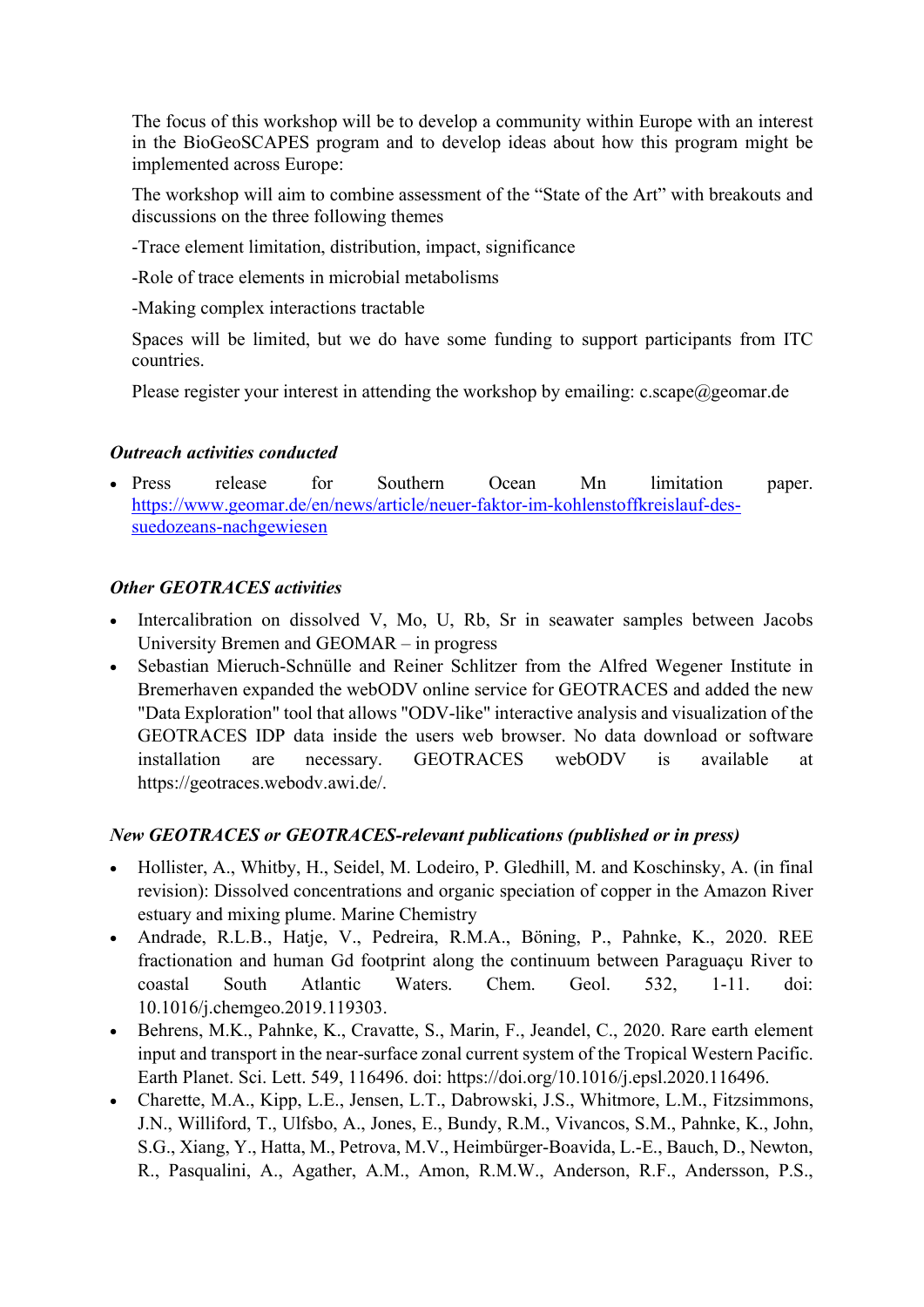Benner, R., Bowman, K.L., Edwards, R.L., Gdaniec, S., Gerringa, L.J.A., González, A.G., Granskog, M., Haley, B., Hammerschmidt, C.R., Hansell, D.A., Henderson, P.B., Kadko, D.C., Kaiser, K., Laan, P., Lam, P.J., Lamborg, C.H., Levier, M., Li, X., Margolin, A.R., Measures, C., Middag, R., Millero, F.J., Moore, W.S., Paffrath, R., Planquette, H., Rabe, B., Reader, H., Rember, R., Rijkenberg, M.J.A., Roy-Barman, M., Rutgers van der Loeff, M., Saito, M., Schauer, U., Schlosser, P., Sherrell, R.M., Shiller, A.M., Slagter, H., Sonke, J.E., Stedmon, C., Woosley, R.J., Valk, O., van Ooijen, J., Zhang, R., 2020. The Transpolar Drift as a Source of Riverine and Shelf-Derived Trace Elements to the Central Arctic Ocean. Journal of Geophysical Research: Oceans 125, e2019JC015920. doi: 10.1029/2019JC015920.

- Geilert, S., Grasse, P., Doering, K., Wallmann, K., Ehlert, C., Scholz, F., Frank, M., Schmidt, M., Hensen, C., 2020. Impact of ambient conditions on the Si isotope fractionation in marine pore fluids during early diagenesis. Biogeosciences Discussions 2020, 1-39. doi: 10.5194/bg-2019-481.
- Liguori, B.T.P., Ehlert, C., Pahnke, K., 2020. The Influence of Water Mass Mixing and Particle Dissolution on the Silicon Cycle in the Central Arctic Ocean. Front. Mar. Sci. 7. doi: 10.3389/fmars.2020.00202.
- Paffrath, R., Laukert, G., Bauch, D., Rutgers van der Loeff, M., Pahnke, K., 2021. Separating individual contributions of major Siberian rivers in the Transpolar Drift of the Arctic Ocean. Sci. Rep. 11, 8216. doi: 10.1038/s41598-021-86948-y.
- Paffrath, R., Pahnke, K., Behrens, M.K., Reckhardt, A., Ehlert, C., Schnetger, B., Brumsack, H.-J., 2020. Rare Earth Element behavior in a sandy subterranean estuary of the southern North Sea. Front. Mar. Sci. 7. doi: 10.3389/fmars.2020.00424.
- Stichel, T., Kretschmer, S., Geibert, W., Lambelet, M., Plancherel, Y., Rutgers van der Loeff, M., & van de Flierdt, T. (2020). Particle–Seawater Interaction of Neodymium in the North Atlantic. ACS Earth and Space Chemistry.
- Valk, O., Rutgers van der Loeff, M. M., Geibert, W., Gdaniec, S., Moran, S. B., Lepore, K., et al. (2020). Decrease in 230Th in the Amundsen Basin since 2007: far-field effect of increased scavenging on the shelf? Ocean Sci., 16(1), 221-234. https://www.oceansci.net/16/221/2020/
- Dausmann, V., Frank, M. and Zieringer, M. (2020) Water mass mixing versus local weathering inputs along the Bay of Biscay: Evidence from dissolved hafnium and neodymium isotopes. Marine Chemistry 224, 1034844.
- Nasemann, P., Janssen, D.J., Rickli, J., Grasse, P., Frank, M., and Jaccard, S.L. (2020) Chromium reduction and associated stable isotope fractionation restricted to anoxic shelf waters in the Peruvian Oxygen Minimum Zone. Geochimica et Cosmochimica Acta 285, 207-224.
- Cao, Z., Li, Y., Rao, X., Yu, Y., Hathorne, E., Siebert, C., Dai, M., and Frank, M. (2020) Constraining barium isotope fractionation in the upper water column of the South China Sea. Geochimica et Cosmochimica Acta 288, 120-137.
- Rahlf, P., Laukert, G., Hathorne, E.C., Vieira, L.H., and Frank, M. (2021) Dissolved neodymium and hafnium isotopes and rare earth elements in the Congo River Plume: Tracing and quantifying continental inputs into the southeast Atlantic. Geochimica et Cosmochimica Acta 294, 192-214.
- Fuhr, M., Laukert, G., Yu, Y., Nürnberg, D., and Frank, M. (2021) Tracing water mass mixing from the Equatorial to the North Pacific Ocean with dissolved neodymium isotopes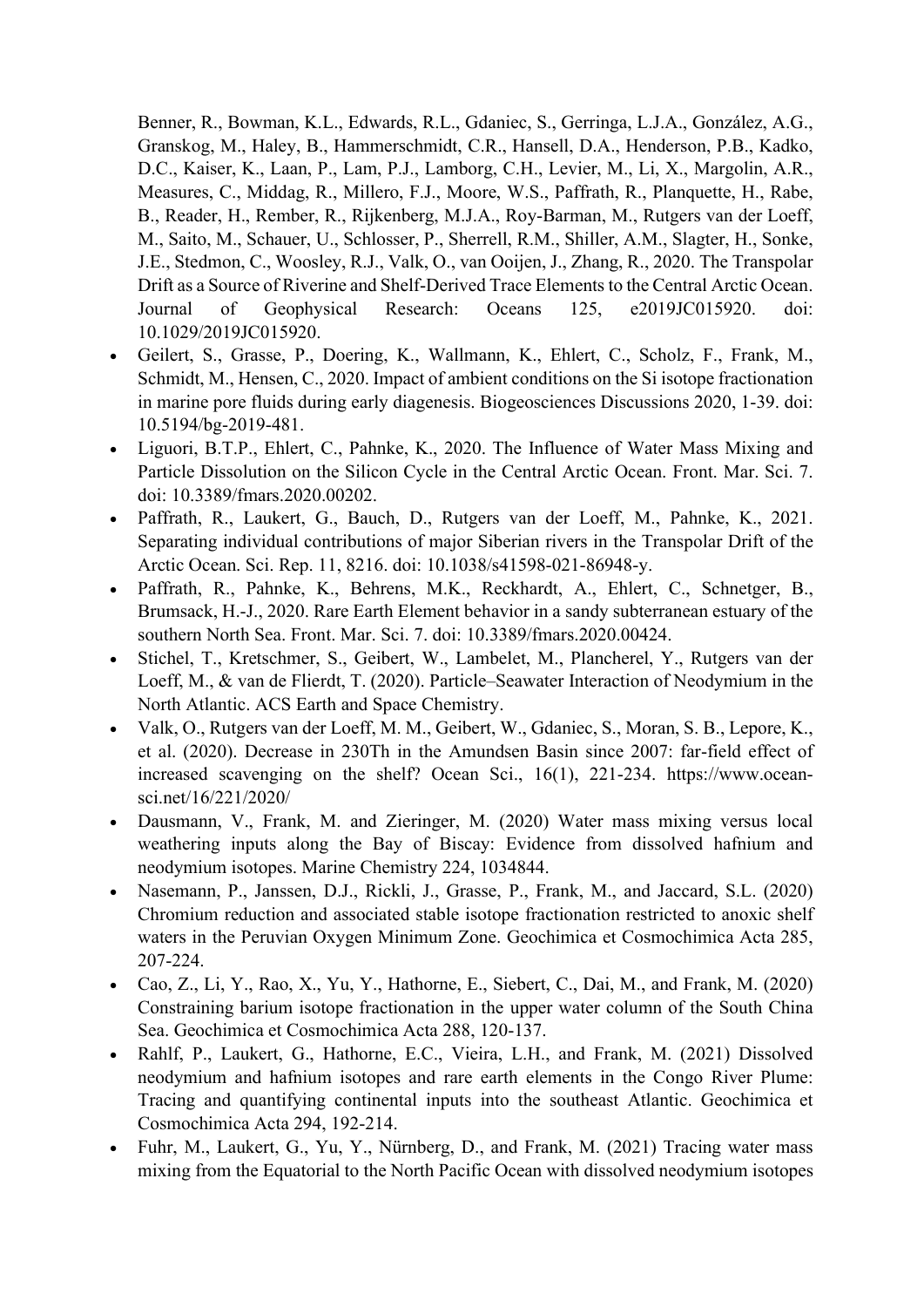and concentrations. Frontiers in Marine Science 7:603761, doi:10.3389/fmars.2020.603761.

- Patton, G.M., Francois, R., Weis, D., Hathorne, E., Gutjahr, M., Frank, M., and Gordon, K. (2021) An experimental investigation of the acquisition of Nd by authigenic phases of marine sediments. Geochimica et Cosmochimica Acta 301, 1-29.
- Paffrath, R., Laukert, G., Bauch, D., Rutgers van der Loeff, M., Pahnke K, (2021) Separating individual contributions of major Siberian rivers in the Transpolar Drift of the Arctic Ocean. Scientific Reports 11:8216, https://doi.org/10.1038/s41598-021-86948-y
- Browning, T. J., Al‐Hashem, A. A., Hopwood, M. J., Engel, A., Belkin, I. M., Wakefield, E. D., et al. (2021). Iron regulation of North Atlantic eddy phytoplankton productivity. Geophysical Research Letters, 48, e2020GL091403. https://doi.org/10.1029/2020GL091403
- Marsay, C. and Achterberg, E.P. (2021). Particulate iron and other trace elements in nearsurface waters of the high latitude North Atlantic following the 2010 Eyjafjallajökull eruption.  Marine Chemistry, https://doi.org/10.1016/j.marchem.2021.103959.
- Browning, T.J., Achterberg, E.P., Engel, A., Mawji, E. (2021). Manganese co-limitation of phytoplankton growth and major nutrient drawdown in the Southern Ocean. Nature Communications 10.1038/s41467-021-21122-6.
- Ardiningsih, Indah, Zhu, Kechen, Lodeiro, Pablo, Gledhill, Martha, Reichart, Gert-Jan, Achterberg, Eric P., Middag, Rob and Gerringa, Loes J. A. (2021) Iron Speciation in Fram Strait and Over the Northeast Greenland Shelf: An Inter-Comparison Study of Voltammetric Methods Frontiers in Marine Science, Art.Nr. 609379. DOI 10.3389/fmars.2020.609379.
- Steiner, Z., Sarkar, A., Liu, X., Berelson, W.M., Adkins, J.F., Sabu, P., Prakash, S., Vinaychandran, P.N., Byrne, R.H., Achterberg, E.P., Turchyn, A.V. (2021). On calciumto-alkalinity anomalies in the North Pacific, Red Sea, Indian Ocean and Southern Ocean. Geochimica et Cosmochimica Acta, https://doi.org/10.1016/j.gca.2021.03.027.
- Hsieh, Y.-T., Geibert, W., Woodward, E. M. S., Wyatt, N. J., Lohan, M. C., Achterberg, E. P., and Henderson, G. M. (2021). Radium-228-derived ocean mixing and trace element inputs in the South Atlantic, Biogeosciences 18 (5), 1645-1671.
- Geißler, F., Achterberg, E.P., Beaton, A.D., Hopwood, M.J., Esposito, M., Mowlem, M.C., Connelly, D.P., Wallace, D. (2021). Lab-on-chip analyser for the in situ determination of dissolved manganese in seawater. Sci Rep 11, 2382. https://doi.org/10.1038/s41598-021- 81779-3.
- Vergara-Jara, M. J., Hopwood, M. J., Browning, T. J., Rapp, I., Torres, R., Reid, B., Achterberg, E. P., and Iriarte, J. L. (2021). A mosaic of phytoplankton responses across Patagonia, the southeast Pacific and the southwest Atlantic to ash deposition and trace metal release from the Calbuco volcanic eruption in 2015, Ocean Sci., 17, 561–578, https://doi.org/10.5194/os-17-561-2021, 2021.
- Achterberg, E. P., Steigenberger, S., Klar, J. K., Browning, T. J., Marsay, C. M., Painter, S. C., et al. (2020). Trace element biogeochemistry in the high latitude North Atlantic Ocean: seasonal variations and volcanic inputs. Global Biogeochemical Cycles, 34, e2020GB006674. https://doi.org/10.1029/2020GB006674.
- Krisch, S., Browning, T.J., Graeve, M., Ludwichowski, K-U., Lodeiro, P., Hopwood, M.J., Roig, S., Yong, J-C., Kanzow, T., Achterberg, E.P. (2020). The influence of Arctic Fe and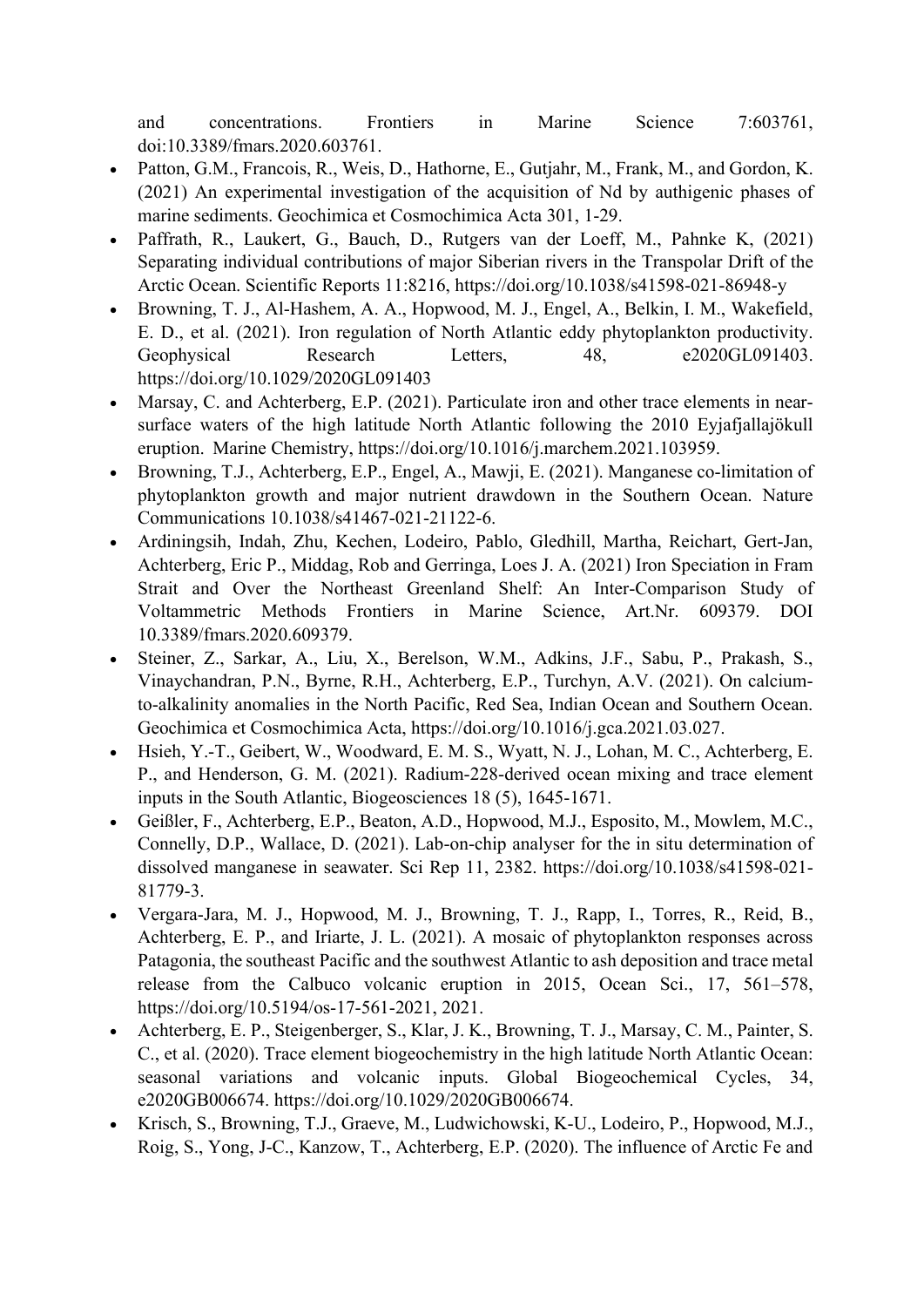Atlantic fixed N on summertime primary production in Fram Strait, North Greenland Sea. Scientific Reports 10, 15230. https://doi.org/10.1038/s41598-020-72100-9.

- Petrova, M.V., Krisch, S., Lodeiro, P., Valk, O., Dufoura, A., Rijkenberg, M.J.A., Achterberg, E.P., Rab, B., Rutgers van der Loeff, M., Hamelin, B., Sonke, J.E., Garnier, C., Heimbürger-Boavida, L.E. (2020). Mercury species export from the Arctic to the Atlantic Ocean. Marine Chemistry, 225, 103855, https://doi.org/10.1016/j.marchem.2020.103855.
- Menzel Barraqueta, J-L., Samanta, S., Achterberg, E.P., Bowie, A.R., Croot, P., Cloete, R., De Jongh, T., Gelado-Caballero, M.D., Klar, J.K., Middag, R., Loock, J.C., Remenyi, T.A., Wenzel, B. and Roychoudhury, A.N. (2020) A First Global Oceanic Compilation of Observational Dissolved Aluminum Data With Regional Statistical Data Treatment. Front. Mar. Sci. 7:468. doi: 10.3389/fmars.2020.00468.
- Rigby, S.J., Williams, R.G., Achterberg, E.P., Tagliabue, A. (2020). Resource Availability and Entrainment Are Driven by Offsets Between Nutriclines and Winter Mixed‐Layer Depth. Global Biogeochemical Cycles. https://doi.org/10.1029/2019GB006497.
- Ardiningsih, I, Krisch, S., Lodeiro, P., Reichart, G., Achterberg, E.P., Gledhill, M., Middag, R., Gerringa, L.J.A. (2020). Natural Fe-binding organic ligands in Fram Strait and over the Northeast Greenland shelf. Marine Chemistry, doi.org/10.1016/j.marchem.2020.103815
- Xie, R. C., Le Moigne, F. A. C., Rapp, I., Lüdke, J., Gasser, B., Dengler, M., Liebetrau, V., and Achterberg, E. P.: Effects of 238U variability and physical transport on water column 234Th downward fluxes in the coastal upwelling system off Peru, Biogeosciences, 17, 4919–4936, https://doi.org/10.5194/bg-17-4919-2020, 2020.
- Wyatt, N. J., Milne, A., Achterberg, E. P., Browning, T. J., Bouman, H. A., Woodward, E. M. S., and Lohan, M. C. (2020). Seasonal cycling of zinc and cobalt in the Southeast Atlantic along the GEOTRACES GA10 section, Biogeosciences Discuss., https://doi.org/10.5194/bg-2020-42.
- Hopwood, M.J., Carroll, D., Dunse, T., Hodson, A., Holding, J.M., Iriarte, J.L., Ribeiro, S., Achterberg, E.P., Cantoni, C., Carlson, D.F., Chierici, M., Clarke, J.S., Cozzi, S., Fransson, A., Juul-Pedersen, T., Winding, M.S., Meire, L. (2020). How does glacier discharge affect marine biogeochemistry and primary production in the Arctic? The Cryosphere, 14, 1347- 1383, https://doi.org/10.5194/tc-14-1347-2020.
- Hopwood, M. J., Santana-González, C., Gallego-Urrea, J., Sanchez, N., Achterberg, E. P., Ardelan, M. V., Gledhill, M., González-Dávila, M., Hoffmann, L., Leiknes, Ø., Santana-Casiano, J. M., Tsagaraki, T. M., and Turner, D.: Fe(II) stability in coastal seawater during experiments in Patagonia, Svalbard, and Gran Canaria, Biogeosciences, 17, 1327–1342, https://doi.org/10.5194/bg-17-1327-2020, 2020.
- Rapp, I., Schlosser, C., Browning, T.J., Wolf, F., Le Moigne, F.A.C, Gledhill, M. and
- Achterberg, E.P. (2020). El Niño-driven oxygenation impacts Peruvian shelf iron supply to the South Pacific Ocean. Geophysical Research Letters, e2019GL086631.
- Plass, A., Schlosser, C. , Sommer, S., Dale, A. W. , Achterberg, E. P. and Scholz, F. (2020). The control of hydrogen sulfide on benthic iron and cadmium fluxes in the oxygen minimum zone off Peru. Biogeosciences, 17, 3685–3704, https://doi.org/10.5194/bg-17- 3685-2020.
- Lodeiro, P., Rey-Castro, C., David, C., Achterberg, E.P., Puy, J., Gledhill, M. (2020). Acidbase properties of dissolved organic matter extracted from the marine environment. Science of the Total Environment, https://doi.org/10.1016/j.scitotenv.2020.138437.